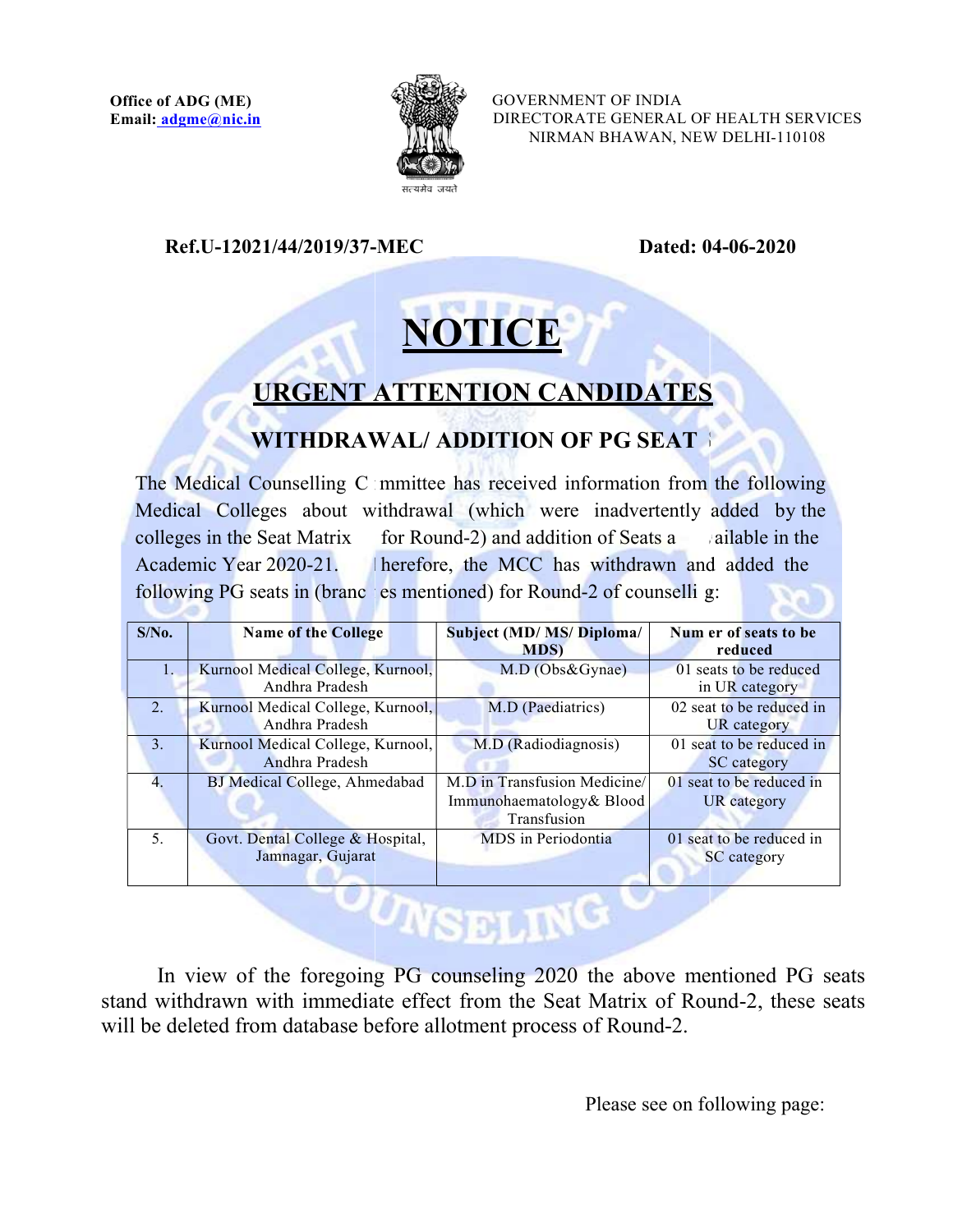## **SEATS ADDED IN ROUND 2**

| S. NO | <b>Name of the College</b>                                                  | MS/<br>Subject<br>(MD)<br>Diploma/MDS)                               | Cat                               | PH              | <b>Total</b>              |  |
|-------|-----------------------------------------------------------------------------|----------------------------------------------------------------------|-----------------------------------|-----------------|---------------------------|--|
| 1.    | <b>INSTITUTE</b><br>OF<br><b>GADAG</b><br>MEDICAL SCIENCES GADAG            | M.D.<br>(ANAESTHESIOLOGY)                                            | ${\rm SC}$                        | $_{\rm NO}$     | $\mathbf{1}$              |  |
| 2.    | <b>GADAG</b><br><b>INSTITUTE</b><br>OF<br>MEDICAL SCIENCES GADAG            | M.D. (BIOCHEMISTRY)                                                  | $\operatorname{ST}$               | $_{\rm NO}$     | 1                         |  |
| 3.    | <b>INSTITUTE</b><br><b>GADAG</b><br>OF<br>MEDICAL SCIENCES GADAG            | (FORENSIC<br>M.D.<br><b>MEDICINE</b> )                               | OP                                | NO              | $\mathbf{1}$              |  |
| 4.    | <b>INSTITUTE</b><br><b>GADAG</b><br><b>OF</b><br>MEDICAL SCIENCES GADAG     | <b>(GENERAL</b><br>M.D.<br>MEDICINE)                                 | OP                                | NO <sub>1</sub> | 1                         |  |
| 5.    | <b>INSTITUTE</b><br><b>GADAG</b><br>OF<br>MEDICAL SCIENCES GADAG            | <b>(GENERAL</b><br>M.D.<br><b>MEDICINE</b> )                         | OP                                | PH              | $\mathbf{1}$              |  |
| 6.    | <b>GADAG</b><br><b>INSTITUTE</b><br>OF<br>MEDICAL SCIENCES GADAG            | M.D. (MICROBIOLOGY)                                                  | OP                                | NO <sub>1</sub> | $\mathbf{1}$              |  |
| 7.    | <b>GADAG</b><br><b>INSTITUTE</b><br>OF<br>MEDICAL SCIENCES GADAG            | M.D. (PAEDIATRICS)                                                   | SC                                | N <sub>O</sub>  | 1                         |  |
| 8.    | <b>GADAG</b><br><b>INSTITUTE</b><br><b>OF</b><br>MEDICAL SCIENCES GADAG     | M.D. (PATHOLOGY)                                                     | <b>ST</b>                         | N <sub>O</sub>  | $\sim$                    |  |
| 9.    | <b>INSTITUTE</b><br>OF<br><b>GADAG</b><br>MEDICAL SCIENCES GADAG            | M.D. (PHARMACOLOGY)                                                  | OP                                | NO              | $\mathbf{1}_{\mathbf{2}}$ |  |
| 10.   | <b>INSTITUTE</b><br>$\mathrm{OF}$<br><b>GADAG</b><br>MEDICAL SCIENCES GADAG | M.D. (PHYSIOLOGY)                                                    | OP                                | N <sub>O</sub>  | $\mathbf{1}$              |  |
| 11.   | <b>INSTITUTE</b><br>OF<br><b>GADAG</b><br>MEDICAL SCIENCES GADAG            | M.D. (PREVENTIVE &<br>SOCIAL MEDICINE)/<br><b>COMMUNITY MEDICINE</b> | <b>OP</b>                         | NO <sub>1</sub> | 1                         |  |
| 12.   | OF<br><b>GADAG</b><br><b>INSTITUTE</b><br>MEDICAL SCIENCES GADAG            | M.D. (PSYCHIATRY)                                                    | OP                                | NO <sub>1</sub> | $\overline{1}$            |  |
| 13.   | <b>INSTITUTE</b><br>OF<br>GADAG<br>MEDICAL SCIENCES GADAG                   | M.D.<br>(RADIO-<br>DIAGNOSIS)                                        | <b>OP</b>                         | NO.             | $\overline{1}$            |  |
| 14.   | <b>INSTITUTE</b><br>OF<br>GADAG<br>MEDICAL SCIENCES GADAG                   | <b>(GENERAL</b><br>M.S.<br>SURGERY)                                  | <b>OP</b>                         | NO.             | $\overline{2}$            |  |
| 15.   | <b>INSTITUTE</b><br>OF<br>GADAG<br>MEDICAL SCIENCES GADAG                   | <b>(GENERAL</b><br>M.S.<br>SURGERY)                                  | $\ensuremath{\mathbf{SC}}\xspace$ | $_{\rm NO}$     | $\mathbf{1}$              |  |
| 16.   | <b>INSTITUTE</b><br>OF<br>GADAG<br>MEDICAL SCIENCES GADAG                   | (E.N.T)<br>M.S.                                                      | OP                                | PH              | $\overline{1}$            |  |